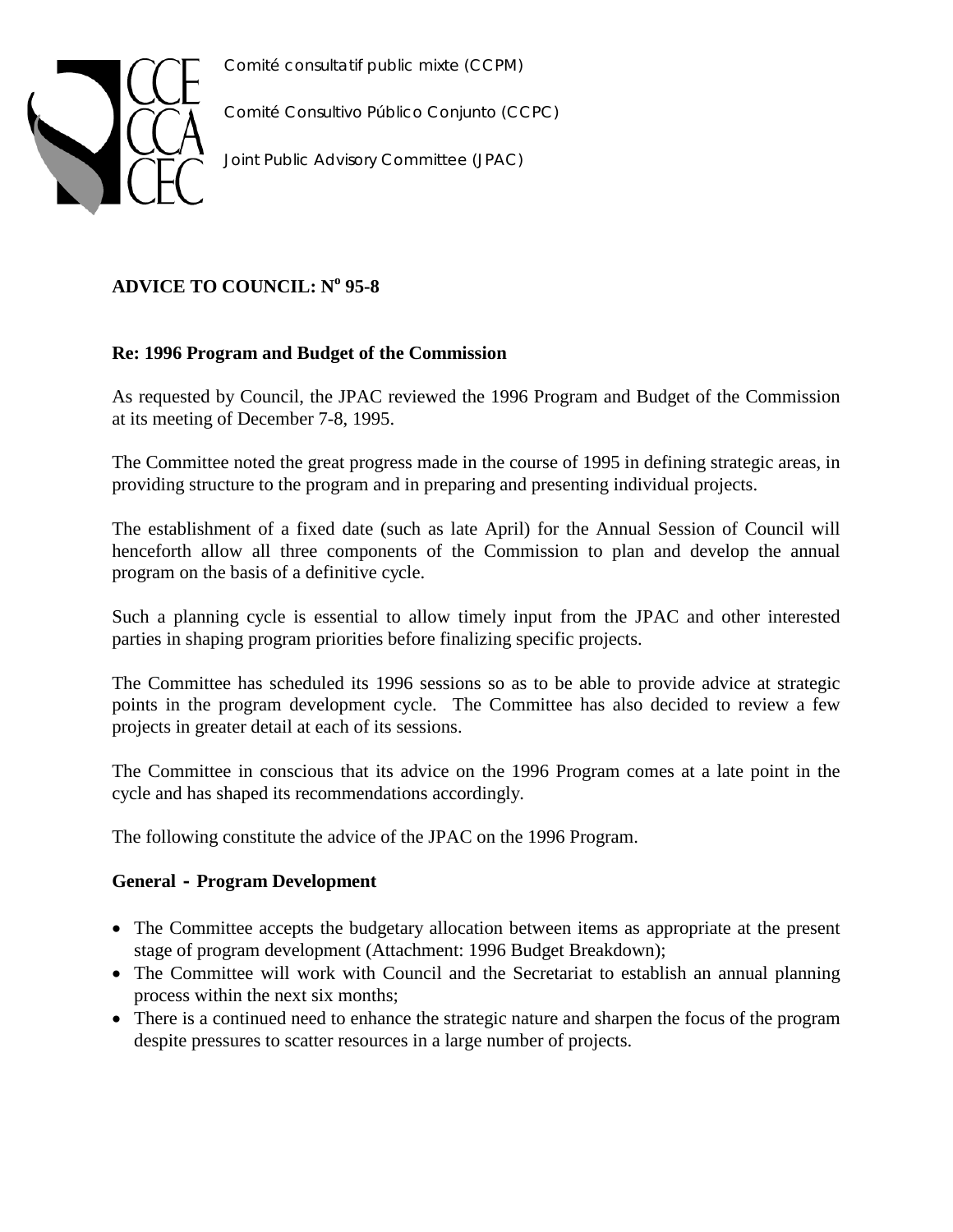#### **With regard to project structure**

The Committee recommends that the following elements be integrated in the planning and implementation of every project where appropriate, and that they be identified clearly in project budgets:

- A clear statement of the results to be achieved and of the beneficiaries;
- Public outreach and participation;
- The participation of local communities and of indigenous organizations;
- The dissemination of project results and other pertinent information to all affected parties;
- Follow-up plans and evaluation procedures.

## **With regard to project presentation**

The Committee made a number of recommendations concerning the presentation of projects in order to enhance their effectiveness and to facilitate analysis and understanding:

- Indicate the unique role to be played by the Commission ("Why us?");
- Provide a timeline, indicating key milestones;
- Indicate links between projects that have a chronological sequence (by timeline);
- Provide more detailed budget breakdown including proposed allocation of project funds;
- Identify the project manager;
- Always, provide sharp focus as to purpose and clear indication of expected results.

# **With regard to the overall budget**

Budget provision should be clearly made for the following items:

- Intervenor funding and public participation in projects and events;
- Specifically, public participation at the Annual Session of Council;
- Prompt and accurate translations of documents;
- Sessions of the JPAC activities of the Chair, ongoing and informal consultations and outreach: \$250,000 US.

The JPAC also recognizes the importance of staff development and encourages continued attention in this area.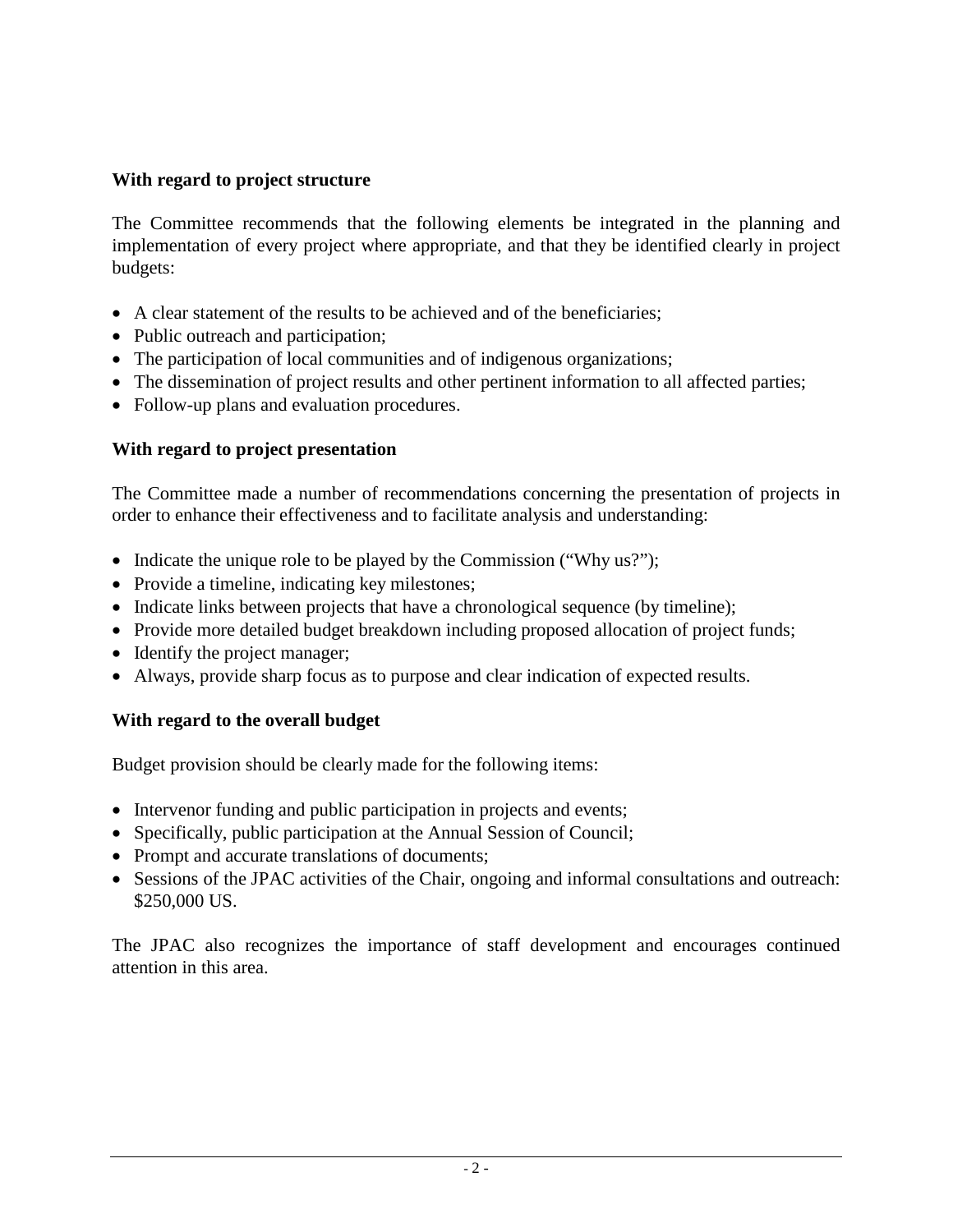### **Specific project recommendations**

The Committee reviewed briefly every project in the 1996 Program and is providing its comments directly to the Secretariat.

The Committee expressed its appreciation to the Secretariat for their achievement in putting together the 1996 Program and Budget.

December 8, 1995

Enclosure